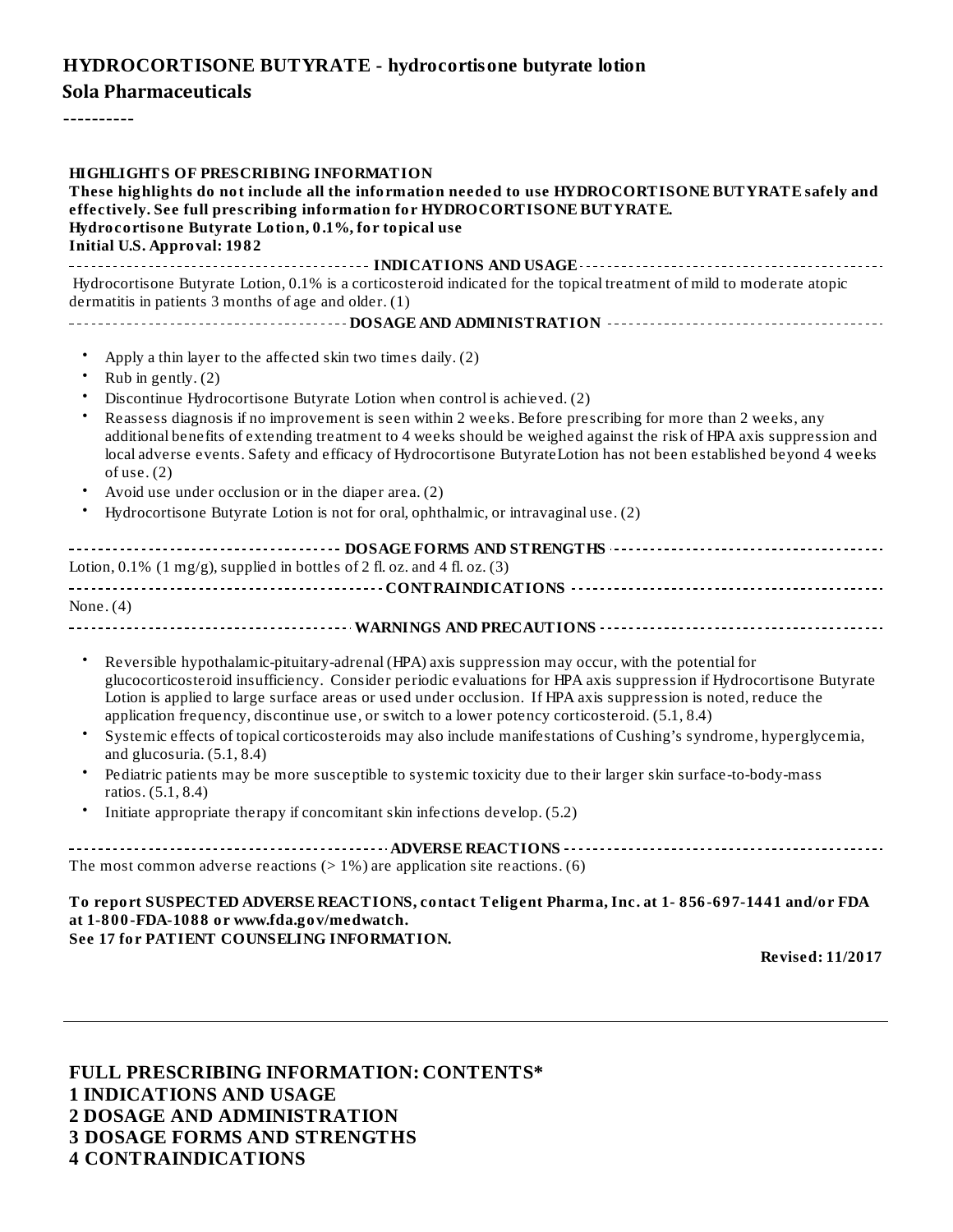#### **5 WARNINGS AND PRECAUTIONS** 5.1 Hypothalamic-Pituitary-Adrenal (HPA) Axis Suppression 5.2 Concomitant Skin Infections 5.3 Allergic Contact Dermatitis **6 ADVERSE REACTIONS** 6.1 Clinical Trials Experience 6.2 Postmarketing Experience **8 USE IN SPECIFIC POPULATIONS** 8.1 Pregnancy 8.3 Nursing Mothers 8.4 Pediatric Use 8.5 Geriatric Use **11 DESCRIPTION 12 CLINICAL PHARMACOLOGY** 12.1 Mechanism of Action 12.3 Pharmacokinetics **13 NONCLINICAL TOXICOLOGY** 13.1 Carcinogenesis, Mutagenesis, Impairment of Fertility **14 CLINICAL STUDIES 16 HOW SUPPLIED/STORAGE AND HANDLING 17 PATIENT COUNSELING INFORMATION**

\* Sections or subsections omitted from the full prescribing information are not listed.

### **FULL PRESCRIBING INFORMATION**

#### **1 INDICATIONS AND USAGE**

Hydrocortisone Butyrate Lotion is indicated for the topical treatment of mild to moderate atopic dermatitis in patients 3 months of age and older.

# **2 DOSAGE AND ADMINISTRATION**

Apply a thin layer to the affected skin areas two times daily, and rub in gently. Do not apply Hydrocortisone Butyrate Lotion in the diaper area unless directed by a physician.

Discontinue therapy when control is achieved. If no improvement is seen within 2 weeks, reassessment of the diagnosis may be necessary. Before prescribing for more than 2 weeks, any additional benefits of extending treatment to 4 weeks should be weighed against the risk of HPA axis suppression and local adverse events. The safety and efficacy of Hydrocortisone Butyrate Lotion has not been established beyond 4 weeks of use *[see Warnings and Precautions (5.1)]*.

Do not use Hydrocortisone Butyrate Lotion with occlusive dressings unless directed by a physician. Avoid use in the diaper area, as diapers or plastic pants may constitute occlusive dressings.

Hydrocortisone Butyrate Lotion is not for oral, ophthalmic, or intravaginal use.

# **3 DOSAGE FORMS AND STRENGTHS**

Lotion, 0.1%. Each gram of Hydrocortisone Butyrate Lotion contains 1 mg of hydrocortisone butyrate in a white to off white lotion base.Hydrocortisone Butyrate Lotion is supplied in bottles of 2 fl. oz. and 4 fl. oz.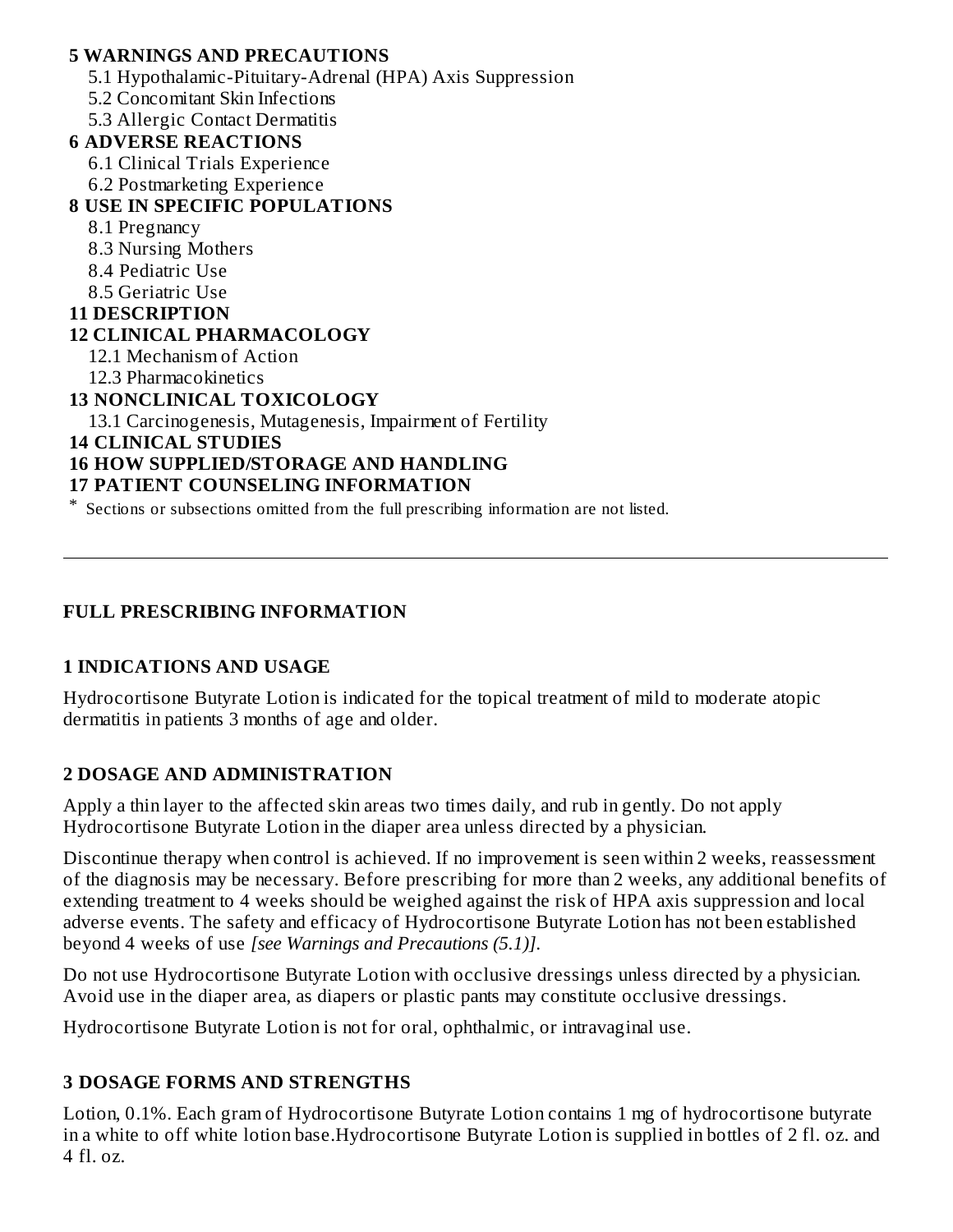# **4 CONTRAINDICATIONS**

None.

## **5 WARNINGS AND PRECAUTIONS**

### **5.1 Hypothalamic-Pituitary-Adrenal (HPA) Axis Suppression**

Systemic effects of topical corticosteroids may include reversible HPA axis suppression, manifestations of Cushing's syndrome, hyperglycemia, and glucosuria.

Studies conducted in pediatric subjects demonstrated reversible HPA axis suppression after use of Hydrocortisone Butyrate. Pediatric patients may be more susceptible than adults to systemic toxicity from equivalent doses of Hydrocortisone Butyrate Lotion due to their larger skin surface-to-body-mass ratios *[see Use in Specific Populations* ( *8.4* ) *].*

Patients applying a topical corticosteroid to a large surface area or to areas under occlusion should be considered for periodic evaluation of the HPA axis. This may be done by using cosyntropin (ACTH1- 24) stimulation testing (CST).

Minimize systemic corticosteroid effects by mitigating the risk factors for increased systemic absorption and using Hydrocortisone Butyrate Lotion as recommended [*see Dosage and Administration (2)*].

If HPA axis suppression is noted, the frequency of application should be reduced or the drug should be withdrawn, or a less potent corticosteroid should be substituted. Signs and symptoms of glucocorticosteroid insufficiency may occur, requiring supplemental systemic corticosteroids *[see Adverse Reactions (6)].*

### **5.2 Concomitant Skin Infections**

If skin infections are present or develop, an appropriate antifungal, antibacterial or antiviral agent should be used. If a favorable response does not occur promptly, use of Hydrocortisone Butyrate Lotion should be discontinued until the infection has been adequately controlled *[see Adverse Reactions (6)].*

#### **5.3 Allergic Contact Dermatitis**

Allergic contact dermatitis with corticosteroids is usually diagnosed by observing a failure to heal rather than noticing a clinical exacerbation. Such an observation should be corroborated with appropriate patch testing. Discontinue Hydrocortisone Butyrate Lotion if the diagnosis is established *[see Adverse Reactions (6)].*

# **6 ADVERSE REACTIONS**

The following adverse reactions are discussed in greater detail in other sections of the labeling:

- HPA axis suppression. This has been observed in pediatric subjects using Hydrocortisone Butyrate Lotion [see *Warnings and Precautions* ( *5.1* ) and *Use in Specific Populations* ( *8.4* )]
- Concomitant skin infections [see *Warnings and Precautions* ( *5.2* )]
- Allergic contact dermatitis *[see Warnings and Precautions* ( *5.3* )]

# **6.1 Clinical Trials Experience**

Because clinical trials are conducted under widely varying conditions, the adverse reaction rates observed cannot be directly compared to rates in other clinical trials and may not reflect the rates observed in clinical practice.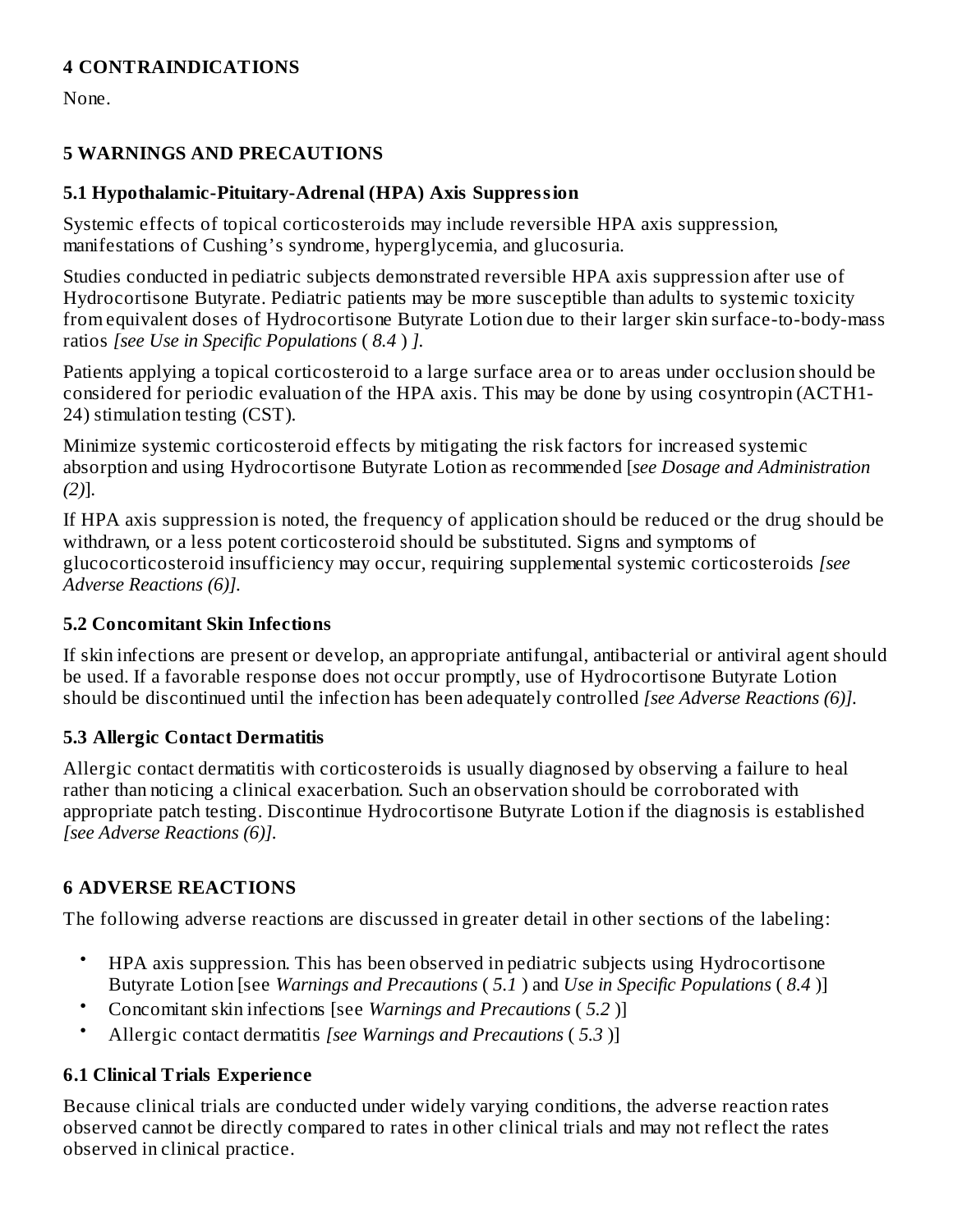The safety data derived from Hydrocortisone Butyrate Lotion clinical trials reflect exposure to Hydrocortisone Butyrate Lotion twice daily for up to four weeks in separate clinical trials involving pediatric subjects 3 months to 18 years of age and adult subjects 18 years of age and older with mild to moderate atopic dermatitis.

Adverse reactions shown in the tables below include those for which there is some basis to believe there is a causal relationship to Hydrocortisone Butyrate Lotion. Although the rates of application site reactions in the vehicle group were greater than those in the Hydrocortisone Butyrate group in both studies, these rates are included in the tables (Table 1 and Table 2) because skin irritation is a known adverse reaction of topical corticosteroids.

#### **TABLE 1. Frequency of advers e reactions in pediatric subjects with mild to moderate atopic dermatitis**

|                                                                                                                                              | <b>Hydrocortisone Butyrate</b><br>Lotion<br>$(n=139) n$ (%) | <b>Vehicle</b><br>$(n=145)$ n $(\% )$ |
|----------------------------------------------------------------------------------------------------------------------------------------------|-------------------------------------------------------------|---------------------------------------|
| Application site reactions,<br>including application site burning,<br>pruritus, dermatitis, erythema,<br>eczema, inflammation, or irritation | 2(1)                                                        | 20(14)                                |
| Infantile acne                                                                                                                               |                                                             | 0(0)                                  |
| Skin depigmentation                                                                                                                          |                                                             | 0(0)                                  |

#### **TABLE 2. Frequency of advers e reactions in adult subjects with mild to moderate atopic dermatitis**

|                                                                                                                    | <b>Hydrocortisone</b><br><b>ButyrateLotion</b><br>$(n=151)$ n $(\% )$ | Vehicle<br>$(n=150)$ n $(\% )$ |
|--------------------------------------------------------------------------------------------------------------------|-----------------------------------------------------------------------|--------------------------------|
| Application site reactions,<br>including application site burning,<br>dermatitis, eczema, erythema, or<br>pruritus | 5(3)                                                                  | 7(5)                           |

#### **6.2 Postmarketing Experience**

Because adverse reactions are reported voluntarily from a population of uncertain size, it is not always possible to reliably estimate their frequency or establish a causal relationship to drug exposure.

The following additional local adverse reactions have been reported infrequently with topical corticosteroids, and they may occur more frequently with the use of occlusive dressings and higher potency corticosteroids. These reactions included: irritation, folliculitis, acneiform eruptions, hypopigmentation, perioral dermatitis, allergic contact dermatitis, secondary infection, skin atrophy, striae, miliaria and telangiectasia.

# **8 USE IN SPECIFIC POPULATIONS**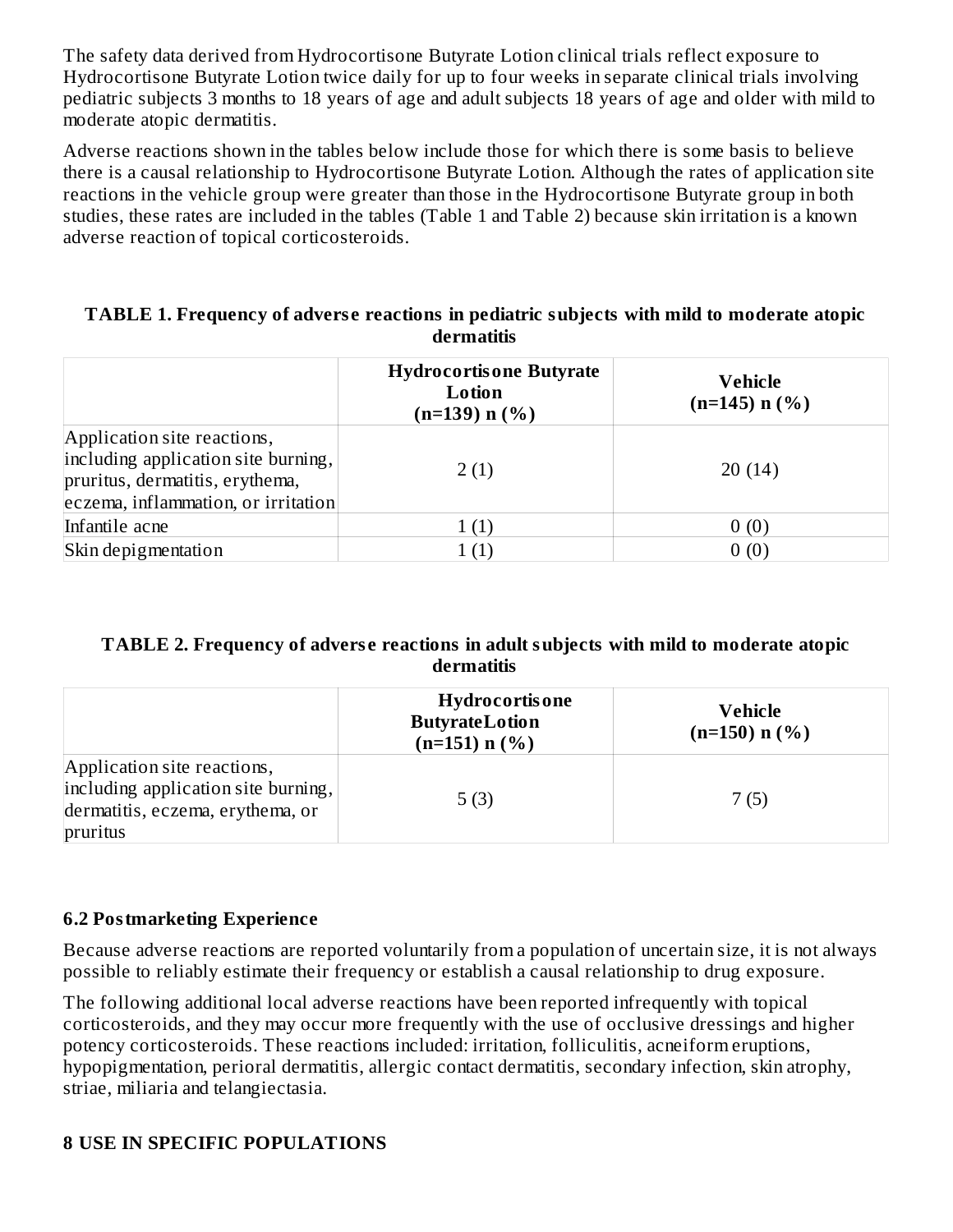### **8.1 Pregnancy**

### **Pregnancy Category C.**

There are no adequate and well-controlled studies in pregnant women. Therefore, Hydrocortisone Butyrate Lotion should be used during pregnancy only if the potential benefit justifies the potential risk to the fetus.

Corticosteroids have been shown to be teratogenic in laboratory animals when administered systemically at relatively low dosage levels. Some corticosteroids have been shown to be teratogenic after dermal application in laboratory animals.

Note: The animal multiples of human exposure calculations in this label were based on body surface area comparisons for an adult (i.e., mg/m<sup>2</sup>/day dose comparisons) assuming 100% human percutaneous absorption of a maximum topical human dose (MTHD) for hydrocortisone butyrate lotion (25 g lotion).

Systemic embryofetal development studies were conducted in rats and rabbits. Subcutaneous doses of 0.6, 1.8 and 5.4 mg/kg/day hydrocortisone butyrate were administered to pregnant female rats during gestation days 6 to 17. In the presence of maternal toxicity, fetal effects noted at 5.4 mg/kg/day (2X MTHD) included an increased incidence of ossification variations and unossified sternebra. No treatment-related effects on embryofetal toxicity or teratogenicity were noted at doses of 5.4 mg/kg/day and 1.8 mg/kg/day, respectively (2X MTHD and 0.7X MTHD, respectively).

Subcutaneous doses of 0.1, 0.2 and 0.3 mg/kg/day hydrocortisone butyrate were administered to pregnant female rabbits during gestation days 7 to 20. An increased incidence of abortion was noted at 0.3 mg/kg/day (0.2X MTHD). In the absence of maternal toxicity, a dose-dependent decrease in fetal body weight was noted at doses  $\geq$ 0.1 mg/kg/day (0.1X MTHD). Additional indicators of embryofetal toxicity (reduction in litter size, decreased number of viable fetuses, increased postimplantation loss) were noted at doses >0.2 mg/kg/day (0.2X MTHD). Additional fetal effects noted in this study included delayed ossification noted at doses  $\geq$ 0.1 mg/kg/day and an increased incidence of fetal malformations (primarily skeletal malformations) noted at doses >0.2 mg/kg/day. A dose at which no treatment- related effects on embryofetal toxicity or teratogenicity were observed was not established in this study.

Additional systemic embryofetal development studies were conducted in rats and mice. Subcutaneous doses of 0.1 and 9 mg/kg/day hydrocortisone butyrate were administered to pregnant female rats during gestation days 9 to 15. In the presence of maternal toxicity, an increase in fetal deaths and fetal resorptions and an increase in the number of ossifications in caudal vertebrae were noted at a dose of 9 mg/kg/day (3X MTHD). No treatment-related effects on embryofetal toxicity or teratogenicity were noted at 0.1 mg/kg/day (0.1X MTHD).

Subcutaneous doses of 0.2 and 1 mg/kg/day hydrocortisone butyrate were administered to pregnant female mice during gestation days 7 to 13. In the absence of maternal toxicity, an increased number of cervical ribs and one fetus with clubbed legs were noted at a dose of 1 mg/kg/day (0.2X MTHD). No treatment-related effects on embryofetal toxicity or teratogenicity were noted at doses of 1 and 0.2 mg/kg/day, respectively (0.2X MTHD and 0.1X MTHD, respectively).

No topical embryofetal development studies were conducted with hydrocortisone butyrate lotion. However, topical embryofetal development studies were conducted in rats and rabbits with a hydrocortisone butyrate ointment formulation. Topical doses of 1% and 10% hydrocortisone butyrate ointment were administered to pregnant female rats during gestation days 6 to 15 or pregnant female rabbits during gestation days 6 to 18. A dose-dependent increase in fetal resorptions was noted in rabbits (0.2 to 2X MTHD) and fetal resorptions were noted in rats at the 10% hydrocortisone butyrate ointment dose (80X MTHD). No treatment-related effects on embyrofetal toxicity were noted at the 1% hydrocortisone butyrate ointment dose in rats (8X MTHD). A dose at which no treatment-related effects on embryofetal toxicity were observed in rabbits after topical administration of hydrocortisone butyrate ointment was not established in this study. No treatment-related effects on teratogenicity were noted at a dose of 10% hydrocortisone butyrate ointment in rats or rabbits (80X MTHD and 2X MTHD,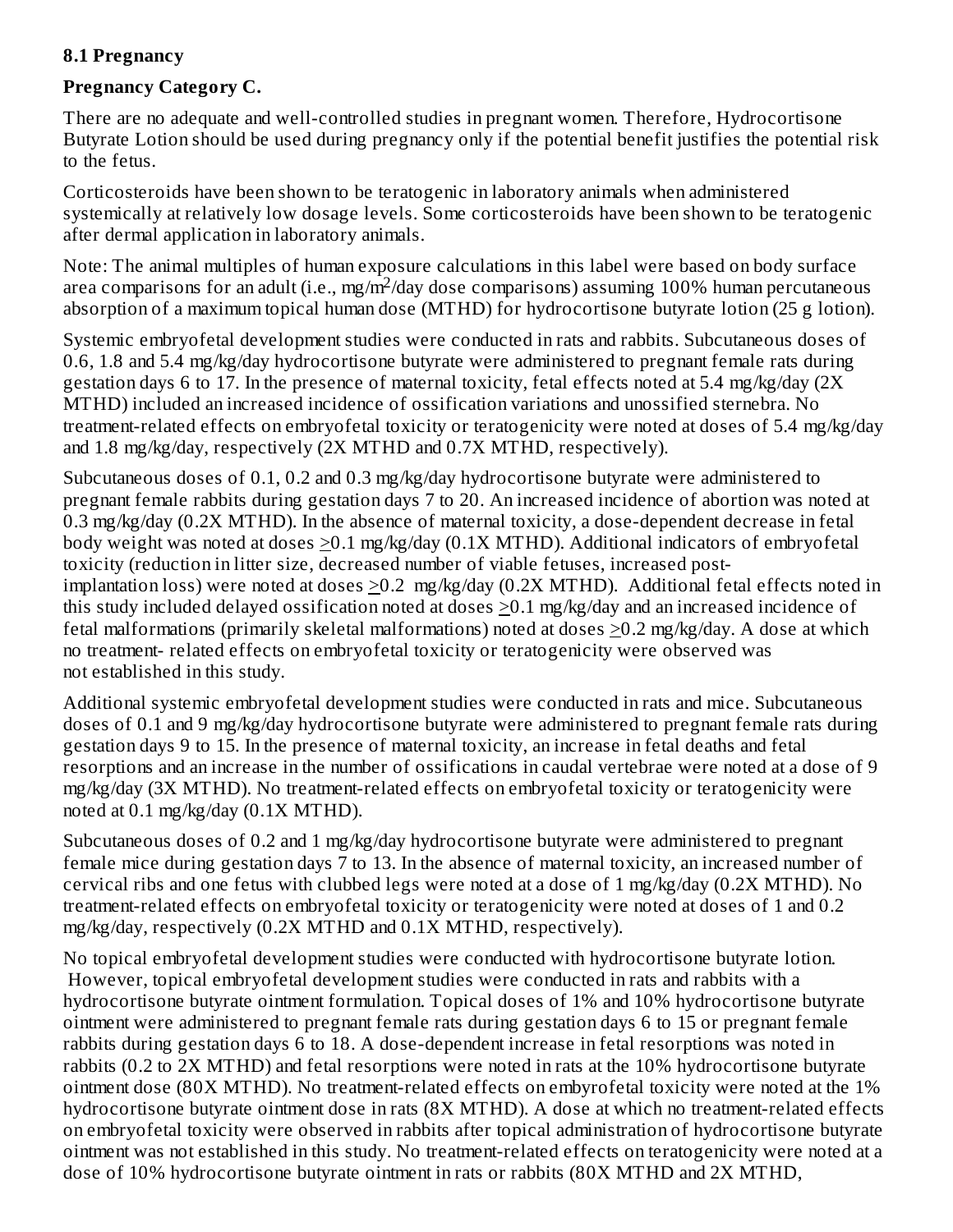### respectively).

A peri- and post-natal development study was conducted in rats. Subcutaneous doses of 0.6, 1.8 and 5.4 mg/kg/day hydrocortisone butyrate were administered to pregnant female rats from gestation day 6 to lactation day 20. In the presence of maternal toxicity, a dose-dependent decrease in fetal weight was noted at doses > 1.8 mg/kg/day (0.7X MTHD). No treatment-related effects on fetal toxicity were noted at 0.6 mg/kg/day (0.2X MTHD). A delay in sexual maturation was noted at 5.4 mg/kg/day (2X MTHD). No treatment-related effects on sexual maturation were noted at 1.8 mg/kg/day. No treatment-related effects on behavioral development or subsequent reproductive performance were noted at 5.4 mg/kg/day.

# **8.3 Nursing Mothers**

Systemically administered corticosteroids appear in human milk and could suppress growth, interfere with endogenous corticosteroid production, or cause other untoward effects. It is not known whether topical administration of corticosteroids could result in sufficient systemic absorption to produce detectable quantities in human milk. Because many drugs are excreted in human milk, caution should be exercised when Hydrocortisone Butyrate Lotion is administered to a nursing woman.

# **8.4 Pediatric Us e**

Safety and efficacy in pediatric patients below 3 months of age have not been established.

Because of higher skin surface-to-body-mass ratios, pediatric patients are at a greater risk than adults of HPA axis suppression when they are treated with topical corticosteroids *[see Warnings and Precautions (5.1)]*. They are therefore also at a greater risk of glucocorticosteroid insufficiency after withdrawal of treatment and of Cushing's syndrome while on treatment.

Eighty-four (84) pediatric subjects (3 months to less than 18 years of age) with moderate to severe atopic dermatitis affecting at least 25% of body surface area (BSA) treated with Hydrocortisone Butyrate Lotion three times daily for up to 4 weeks were assessed for HPA axis suppression. The disease severity (moderate to severe atopic dermatitis) and the dosing regimen (three times daily) in this HPA axis study were different from the subject population (mild to moderate atopic dermatitis) and the dosing regimen (two times daily) for which Hydrocortisone Butyrate Lotion is indicated. Seven of the 82 evaluable subjects (8.5%) demonstrated laboratory evidence of suppression, where the sole criterion for defining HPA axis suppression was a serum cortisol level of less than or equal to 18 micrograms per deciliter after cosyntropin stimulation. Suppressed subjects ranged in age from 1 to 12 years and, at the time of enrollment, had 35% to 90% BSA involvement. These subjects did not develop any other signs or symptoms of HPA axis suppression. At the first follow up visit, approximately one month after the conclusion of treatment, cosyntropin stimulation results of all subjects had returned to normal, with the exception of one subject. This last subject recovered adrenal function by the second post treatment visit, 55 days post-treatment.

Cushing's syndrome, linear growth retardation, delayed weight gain, and intracranial hypertension have also been reported in pediatric patients receiving topical corticosteroids. Manifestations of adrenal suppression in pediatric patients include low plasma cortisol levels to an absence of response to ACTH stimulation. Manifestations of intracranial hypertension include bulging fontanelles, headaches, and bilateral papilledema.

# **8.5 Geriatric Us e**

Clinical studies of Hydrocortisone Butyrate Lotion did not include sufficient numbers of subjects aged 65 and over to determine whether they respond differently from younger subjects.

# **11 DESCRIPTION**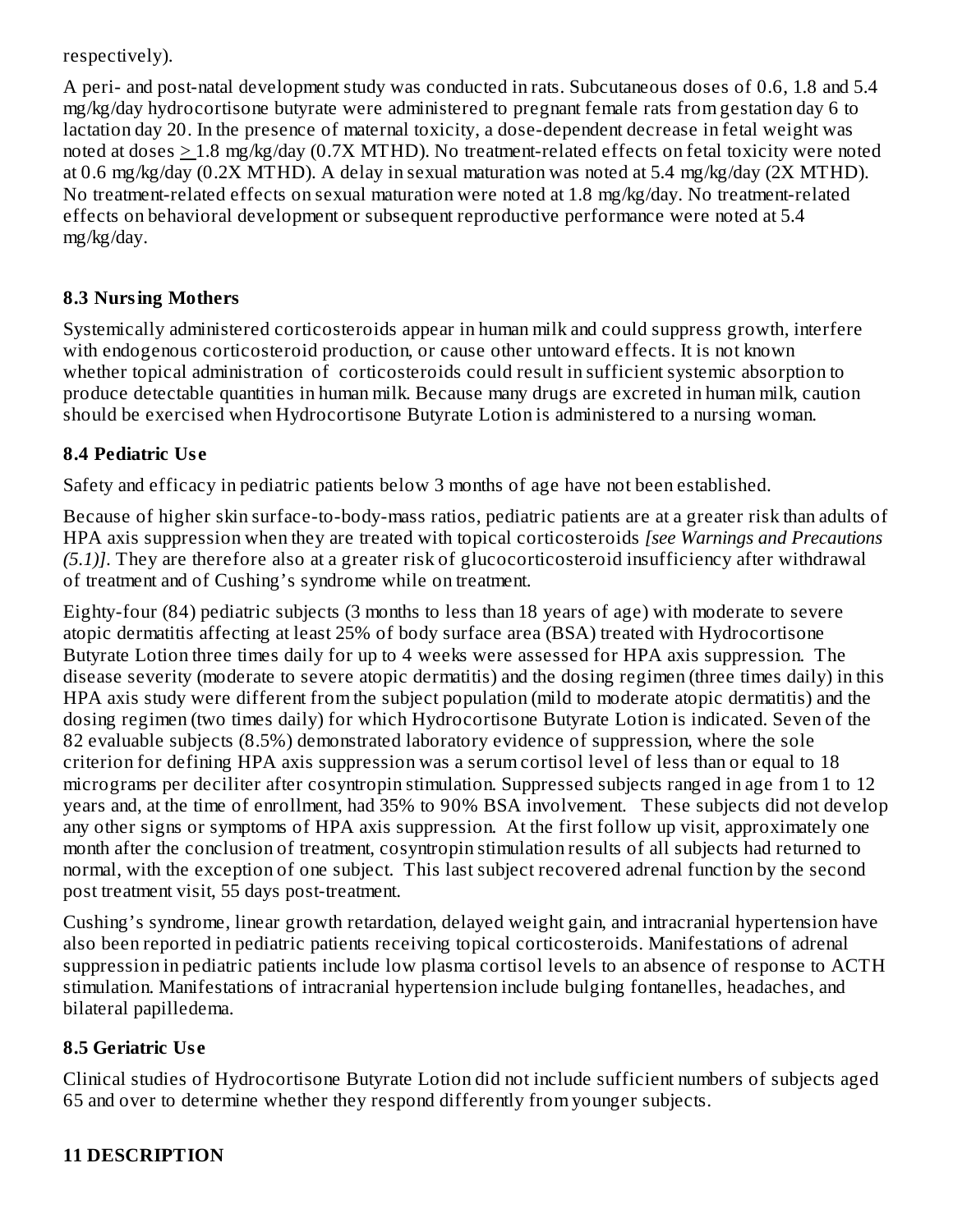Hydrocortisone Butyrate Lotion, 0.1% contains hydrocortisone butyrate, a non-fluorinated hydrocortisone ester, for topical use. The chemical name of hydrocortisone butyrate is 118,17,21-Trihydroxypregn-4-ene-3,20-dione 17-butyrate. It has the following structural formula:

Hydrocortisone butyrate is a white to off white powder with a molecular weight of 432.56, and a molecular formula of  $\rm{C_{25}H_{36}O_6}$ . It is practically insoluble in water, slightly soluble in ether, soluble in methanol, in alcohol, and in acetone, and freely soluble in chloroform.

Each gram of Hydrocortisone Butyrate Lotion contains 1 mg of hydrocortisone butyrate in a white to off white lotion base consisting of anhydrous citric acid, ceteth-20, cetostearyl alcohol, butylated hydroxytoluene (BHT), butylparaben, light mineral oil, propylparaben, purified water, sodium citrate, and white petrolatum.

# **12 CLINICAL PHARMACOLOGY**

# **12.1 Mechanism of Action**

Topical corticosteroids share anti-inflammatory, antipruritic, and vasoconstrictive properties. The mechanism of the anti-inflammatory activity of the topical corticosteroids is unclear. However, corticosteroids are thought to act by the induction of phospholipase  $\rm A_{2}$  inhibitory proteins, collectively called lipocortins. It is postulated that these proteins control the biosynthesis of potent mediators of inflammation such as prostaglandins and leukotrienes by inhibiting the release of their common precursor, arachidonic acid. Arachidonic acid is released from membrane phospholipids by phospholipase  $A_2$ .

# **12.3 Pharmacokinetics**

No studies were conducted to determine the pharmacokinetics of Hydrocortisone Butyrate Lotion.

The extent of percutaneous absorption of topical corticosteroids is determined by many factors, including the vehicle, the integrity of the epidermal barrier, and the use of occlusive dressings.

Topical corticosteroids can be absorbed through normal intact skin. Inflammation and/or other disease processes in the skin, occlusive dressings, or widespread application may increase percutaneous absorption.

Once absorbed through the skin, topical corticosteroids are handled through pharmacokinetic pathways similar to systemically administered corticosteroids.

# **13 NONCLINICAL TOXICOLOGY**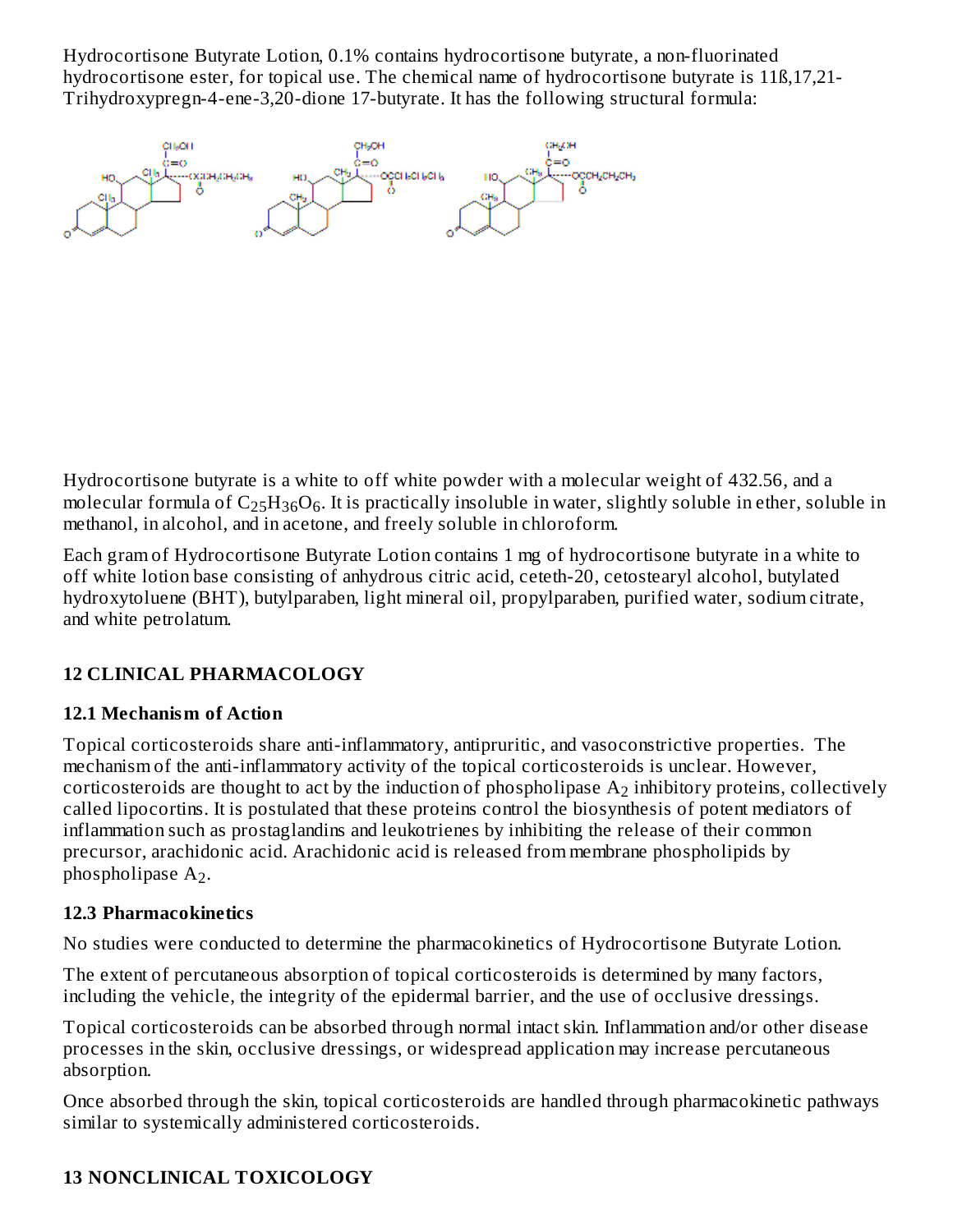# **13.1 Carcinogenesis, Mutagenesis, Impairment of Fertility**

In a 2-year dermal rat carcinogenicity study with Hydrocortisone Butyrate Lotion, hydrocortisone butyrate was administered to Sprague-Dawley rats at topical doses of 0.05, 0.15, and 0.3 mg/kg.day in males and 0.1, 0.25, and 0.5 mg/kg/day in females (0.1% lotion). No drug-related tumors were noted in this study up to the highest doses evaluated in this study of 0.3 mg/kg/day in males (0.1X MTHD) and 0.5 mg/kg/day in females (0.2X MTHD).

Hydrocortisone butyrate revealed no evidence of mutagenic or clastogenic potential based on the results of two *in vitro* genotoxicity tests (Ames test and L5178Y/TK<sup>+/-</sup> mouse lymphoma assay) and one *in vivo* genotoxicity test (mouse micronucleus assay).

No evidence of impairment of fertility or effect on mating performance was observed in a fertility and general reproductive performance study conducted in male and female rats at subcutaneous doses up to and including 1.8 mg/kg/day (0.7X MTHD). Mild effects on maternal animals, such as reduced food consumption and a subsequent reduction in body weight gain, were seen at doses  $> 0.6$  mg/kg/day (0.2X) MTHD).

# **14 CLINICAL STUDIES**

In a multicenter, randomized, vehicle-controlled trial of 284 pediatric subjects 3 months to 18 years of age with mild to moderate atopic dermatitis, Hydrocortisone Butyrate Lotion or vehicle was applied twice daily for up to four weeks. Treatment success was assessed at day 29 (after 28 days of treatment) and was defined as the proportion of patients who achieved both "clear" or "almost clear" and at least a two grade improvement from baseline on a 5-point Physician's Global Assessment (PGA) scale. Study results are shown in Table 3.

|                      | Hydrocortisone Butyrate |           |  |
|----------------------|-------------------------|-----------|--|
|                      | Lotion                  | Vehicle   |  |
|                      | $(n=139)$               | $(n=145)$ |  |
| Number (%) successes | 68 (49%)                | 35 (24%)  |  |

### **TABLE 3. Efficacy results at Day 29 in pediatric subjects**

Another multicenter, randomized, double-blind study compared twice daily treatment with Hydrocortisone Butyrate Lotion (n=151) to vehicle (n=150) for three or four weeks in adult subjects (ages 18 years or older), having atopic dermatitis, including those with mild or moderate severity. Results favored Hydrocortisone Butyrate Lotion over vehicle.

# **16 HOW SUPPLIED/STORAGE AND HANDLING**

Hydrocortisone Butyrate Lotion,  $0.1\%$ , is white to off white in color and supplied in bottles of 4 fl. oz. (NDC 70512-032-04).

Store at 25°C (77°F); excursions permitted to 15°C to 30°C (59°F to 86°F) [see USP Controlled Room Temperature]. Protect from freezing.

# **17 PATIENT COUNSELING INFORMATION**

Patients using Hydrocortisone Butyrate Lotion should receive the following information and instructions:

- Apply a thin layer to the affected skin two times daily, and rub in gently.
- Discontinue Hydrocortisone Butyrate Lotion when control is achieved.